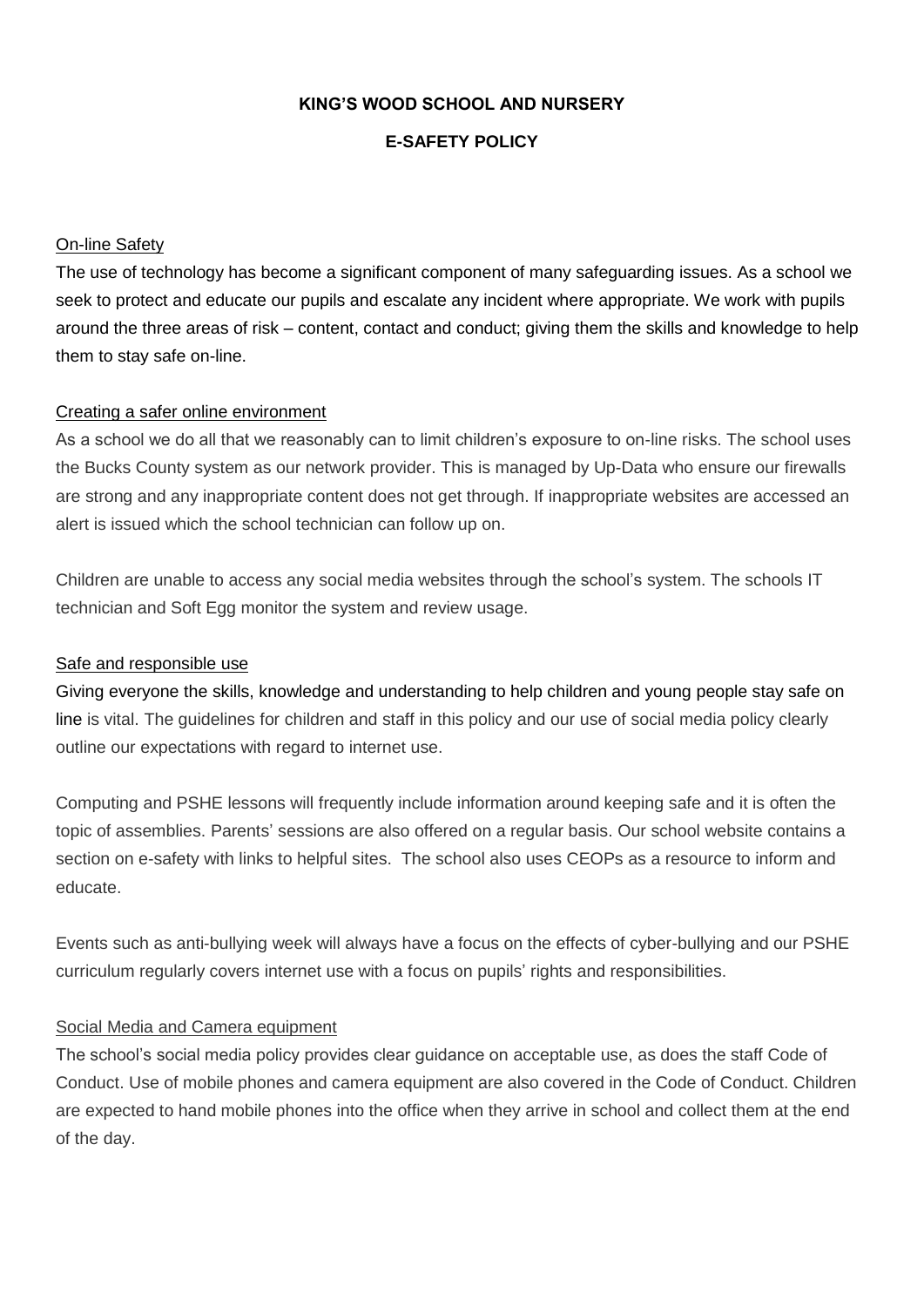# **Concerns**

Any concerns over internet use should be reported to the designated safeguarding lead, the headteacher. If she is not available one of the four deputy DSLs should be told. The incident should then be logged on CPOMS.

Alternatively staff can contact the BCC safe-guarding team for advice. Severe incidents may require contacting the police.

**Reviewed: February 2020**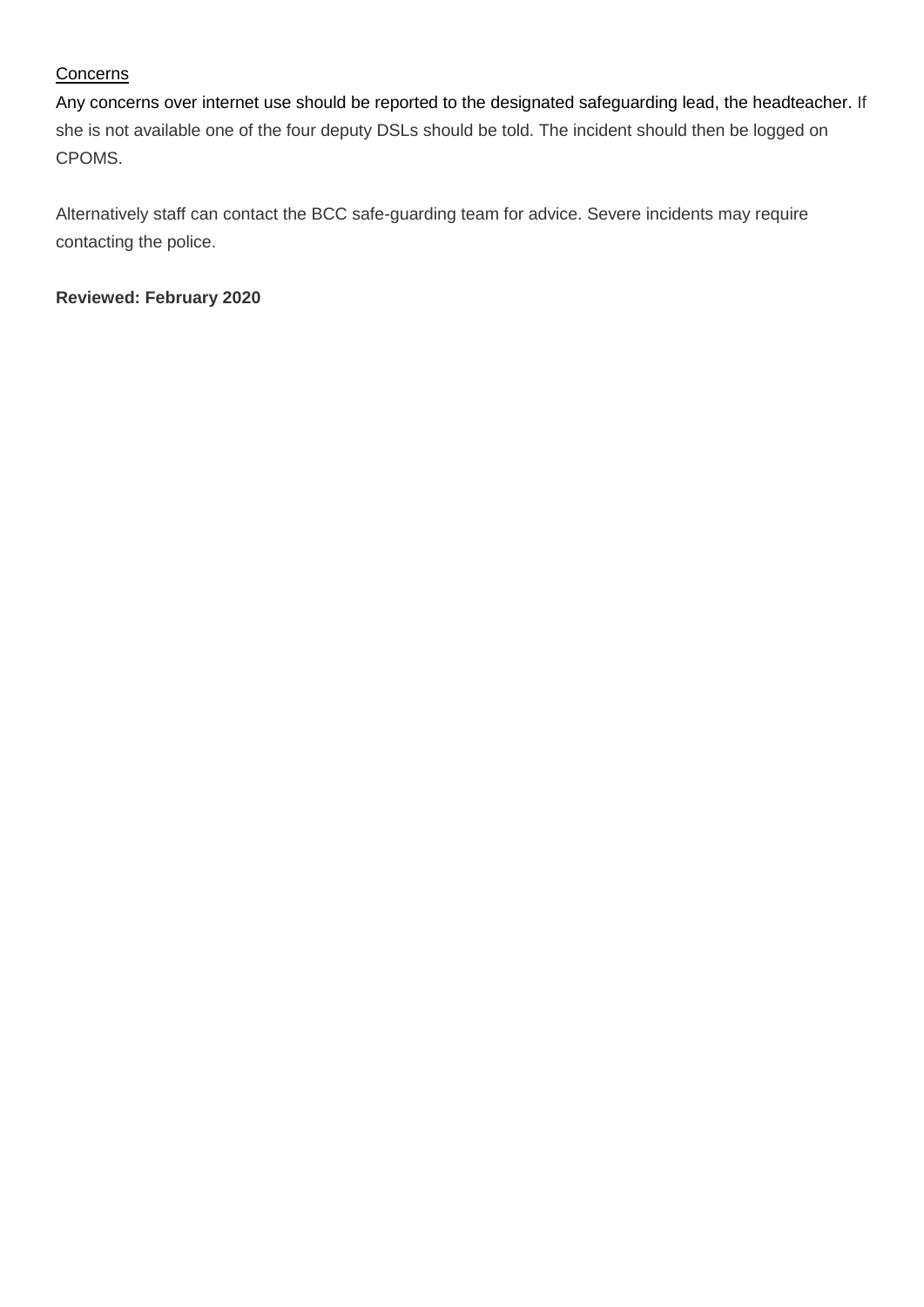# **Computer Use**

## **Pupil Guidelines**

The school provides computers (**\*1**) for use by students. They offer access to a vast amount of information for use in studies, acting like an enormous extension to the school library and offering great potential to support the curriculum.

The computers are provided and maintained for the benefit of all students, who are encouraged to use and enjoy these resources, and ensure they remain available to all. Pupils are responsible for good behaviour on the Internet just as they are in a classroom or a school corridor. Remember that access is a privilege, not a right and inappropriate use will result in that privilege being withdrawn.

#### **Equipment**

- Do not install, attempt to install or store programs of any type on the computers without permission.
- Do not damage, disable, or otherwise harm the operation of computers, or intentionally waste resources.
- Do not use the computers for commercial purposes, e.g. buying or selling goods.
- Do not open files brought in on removable media (such as USBs, flash drives etc.) until they have been checked with antivirus software, and been found to be clean of viruses.
- Do not connect mobile equipment to the network (e.g. laptops, tablet PCs, PDAs etc.) until they have been checked with antivirus software, and been found to be clean of viruses.
- Do not eat or drink near computer equipment.

#### **Security and Privacy**

- Do not disclose your password to others, or use passwords intended for the use of others.
- Never tell anyone you meet on the Internet your home address, your telephone number, your school's name, or send them your picture, unless you are given permission to do so.
- Do not use the computers in a way that harasses, harms, offends or insults others.
- Respect, and do not attempt to bypass, security in place on the computers, or attempt to alter the settings.
- Staff may review files and communications to ensure that users are using the system responsibly.

#### **Internet**

- Do not access the Internet unless for study or for school authorised / supervised activities.
- Do not use the Internet to obtain, download, send, print, display or otherwise transmit or gain access to materials which are unlawful, obscene or abusive.
- Respect the work and ownership rights of people outside the school, as well as other students or staff. This includes abiding by copyright laws.
- Do not engage in 'chat' activities over the Internet.
- Never arrange to meet anyone unless your parent/guardian or teacher goes with you. People you contact online are not always who they seem.

#### **Email**

- Be polite and appreciate that other users might have different views from your own. The use of strong language, swearing or aggressive behaviour is not allowed,
- Never open attachments to emails unless they come from someone you already know and trust. They could contain viruses or other programs which would destroy all the information and software on your computer.
- The sending or receiving of email containing material likely to be unsuitable for children or schools is strictly forbidden. This applies to any material of a violent, dangerous, racist, or inappropriate content. Always report such messages to a member of staff.

**\*1 -** Throughout this policy the term computers also refers to I-Pads

#### **Reviewed: February 2020**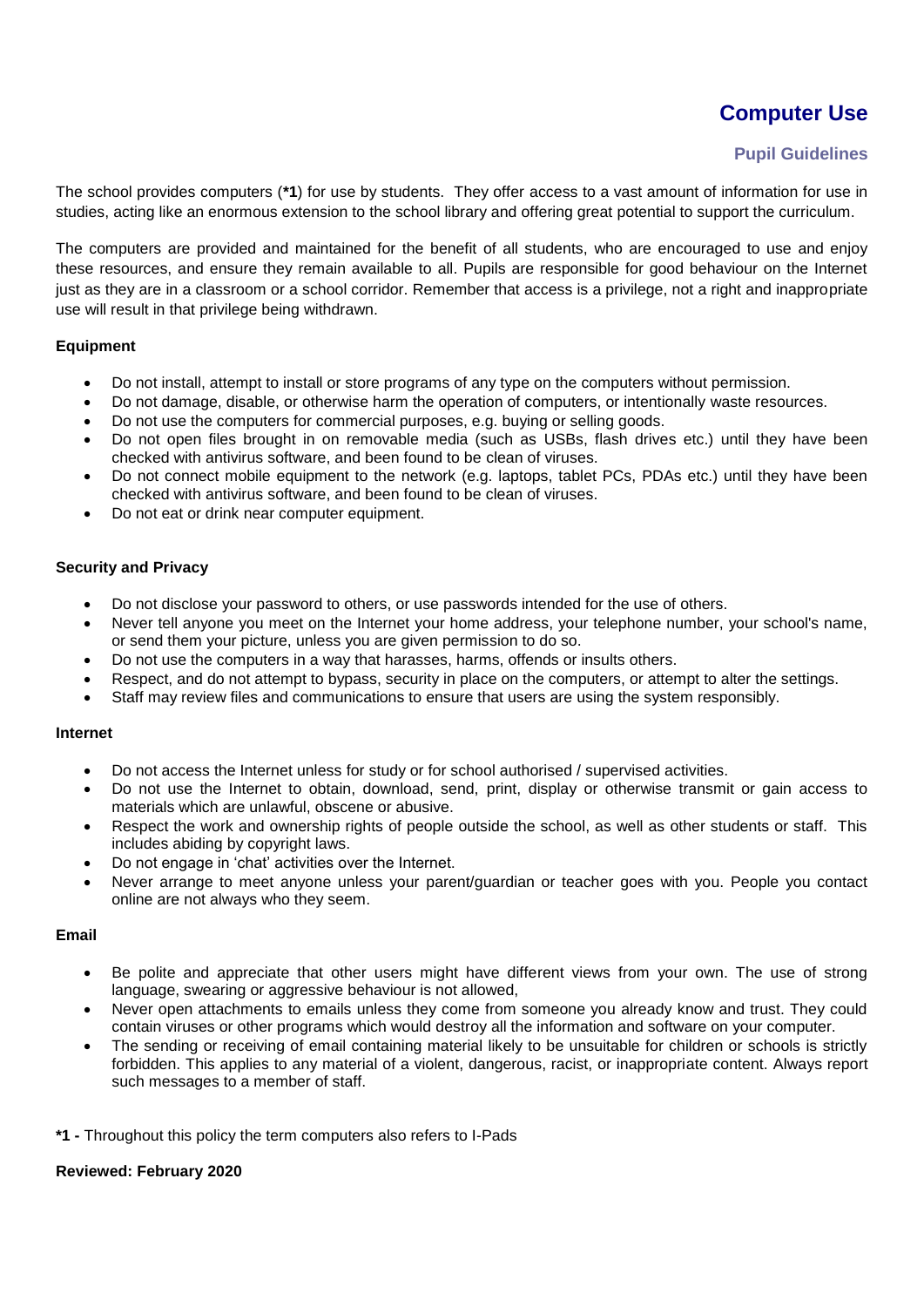**Please read this document carefully. Only once it has been signed and returned will access to the Internet be permitted. If any student violates these provisions, access to the Internet will be denied and the student will be subject to disciplinary action.** Additional action may be taken by the school in line with existing policy regarding school behaviour. For serious violations, suspension or expulsion may be imposed. Where appropriate, police may be involved or other legal action taken.

## **Pupils' Internet Code of Practice – King's Wood School and Nursery**

- I will only use the internet when supervised by a teacher or adult.
- I will never tell anyone I meet on the internet my home address, my telephone number or my school's name, unless my teacher specifically gives me permission.
- I will never send anyone my picture without permission from my teacher/parents/carer.
- I will never give my password to anyone, even my best friend and I will log off when I have finished using the computer.
- I will never arrange to meet anyone in person without first agreeing it with my parents/teacher/carer and get them to come along to the first meeting.
- I will never use an Internet chat room.
- I will never respond to unpleasant, suggestive or bullying e-mails or bulletin boards and I will always report it to a teacher or parent/carer.
- I will not look for bad language or distasteful images while I'm online and I will report bad language or distasteful images to a teacher or parent if I come across them accidentally.
- I will always be myself and will not pretend to be anyone or anything I am not.
- I know that my teacher and the Internet service provider will check the sites I have visited.
- I understand that I can access only sites and material relevant to my work in school and that I will not be able to use the Internet if I deliberately look at unsuitable material.
- I understand that I will not be able to use the Internet if I deliberately hack into the schools' or other systems.
- I know that the posting of anonymous messages and the forwarding of chain messages is not allowed.
- I know that the contents of my e-mail messages will be monitored by the Network Manager
- I may not download software from the Internet (including screen savers, games, video clips, audio clips, \*.exe files).
- I know that information on the Internet may not always be reliable and sources may need checking. Web sites may be sponsored by advertisers.
- I will not use e-mail to send or encourage material which is illegal, offensive, annoying or invades another person's privacy

I have read the Pupils' Code of Practice and I have discussed it with my son/daughter/ward. We agree to support the school's policy on the use of the Internet

Signed (Parent/Carer) ………………………….Pupil ………..……...............Date …………….. **Pupil Name ....................................**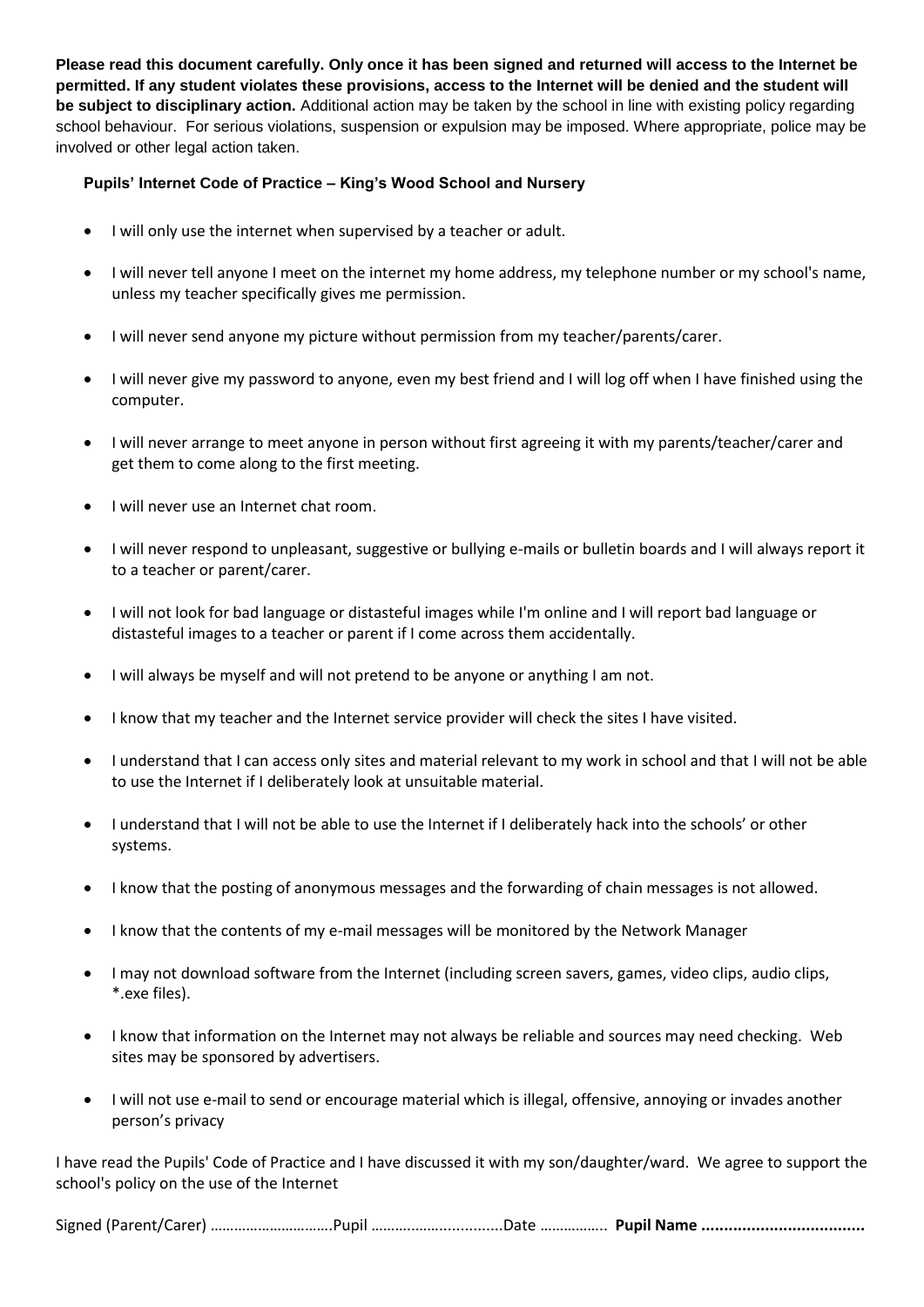The school provides computers (**\*1**) for use by teachers. They offer access to a vast amount of information for use in studies, acting like an enormous extension to the school library and offering great potential to support the curriculum.

The computers are provided and maintained for the benefit of all teachers, who are encouraged to use and enjoy these resources, and ensure they remain available to all. Remember that access is a privilege, not a right and inappropriate use will result in that privilege being withdrawn.

#### **Equipment**

- Do not install, attempt to install, or store programs of any type on the computers without permission.
- Do not damage, disable, or otherwise harm the operation of computers, or intentionally waste resources.
- Do not use the computers for commercial purposes, e.g. buying or selling goods.
- Do not open files brought in on removable media (such as memory sticks, USBs, flash drives etc.) until they have been checked with antivirus software, and been found to be clean of viruses.
- Do not connect mobile equipment to the network (e.g. laptops, tablet PCs, PDAs etc.) until they have been checked with antivirus software, and been found to be clean of viruses.
- Do not eat or drink near computer equipment.

## **Security & Privacy**

- Do not disclose your password to others, or use passwords intended for the use of others.
- Do not use the computers in a way that harasses, harms, offends or insults others.
- Respect, and do not attempt to bypass, security in place on the computers, or attempt to alter the settings.
- IT staff may review files and communications to ensure that users are using the system responsibly.

#### **Internet**

- Do not access the Internet unless for school activities.
- Do not use the Internet to obtain, download, send, print, display or otherwise transmit or gain access to materials which are unlawful, obscene, extremist or abusive.
- Respect the work and ownership rights of people outside the school, as well as other students or staff. This includes abiding by copyright laws.
- Do not engage in 'chat' activities over the Internet using school computers.

#### **Email**

- Be polite and appreciate that other users might have different views from your own. The use of strong language, swearing or aggressive behaviour is not allowed,
- Never open attachments to emails unless they come from someone you already know and trust. They could contain viruses or other programs which would destroy all the information and software on your computer.
- The sending or receiving of email containing material likely to be unsuitable for children or schools is strictly forbidden. This applies to any material of a violent, dangerous, racist, or inappropriate content. Always report such messages to a member of ICT staff.

**\*1 -** Throughout this policy the term computers also refers to I-Pads

#### **Reviewed: February 2020**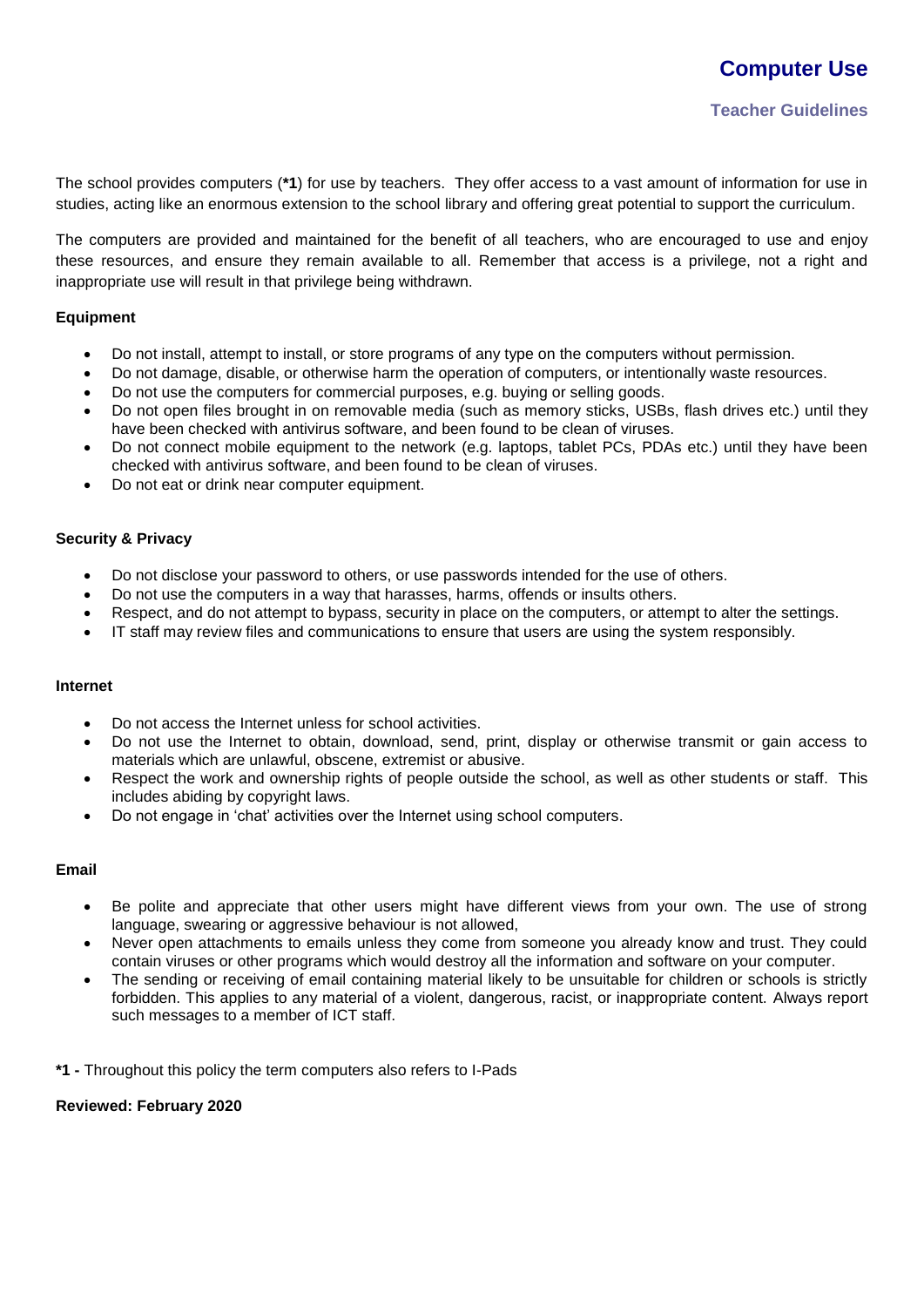**Please read this document carefully. Only once it has been signed and returned will access to the Internet be permitted. If any teacher violates these provisions, access to the Internet will be denied and the teacher will be subject to disciplinary action.**

## **Teacher's Internet Code of Practice**

- Teachers should be familiar with the school's Network, Internet, e-mail and web site creation policies and the pupils' code of practice for Internet use.
- Teachers should closely monitor and scrutinise what their pupils are accessing on the internet including checking the history of pages.
- Computer monitor screens should be readily visible for the teacher, so they can monitor what the pupils are accessing.
- Pupils should have clear guidelines for the content of e-mail messages, sending and receiving procedures.
- Use of the Internet should be supervised by a teacher or adult.
- Pupils should be taught skills and techniques to enable efficient and effective use of the Internet.
- Pupils should have a clearly defined focus for using the lnternet and e-mail.
- If offensive materials are found the monitor should be switched off, any printed materials or USBs should be confiscated and offensive URLs should be given to the IT Co-ordinator who will report it to the Internet Service Provider (ISP).
- Virus protection has been provided by the school as viruses can be down loaded accidentally from the Internet. Pupils bringing work from home, on memory stick / USB, could also infect the computer so this should be resticted.
- The ISP will check sites visited by schools.
- Pupils are not allowed to use open forums such as newsgroups or chat rooms.
- Disciplinary action may be taken if the Internet is used inappropriately e.g. for accessing pornographic, racist, extremist or offensive material, for personal financial gain, gambling, political purposes or advertising.
- Software should not be downloaded from the Internet (including screen savers, games, video clips, audio clips, \*.exe files). Without the permission of the IT Co-ordinator or school technician

I have read the Code of Practice for pupils and Support Staff and I am familiar with the school's policy on the use of the Internet, e-mail, the creation of web sites and network security.

I agree to abide by these policies and the Code of Practice for Teachers

Name………………………………………………….Signed…………..…………………………Date………….…